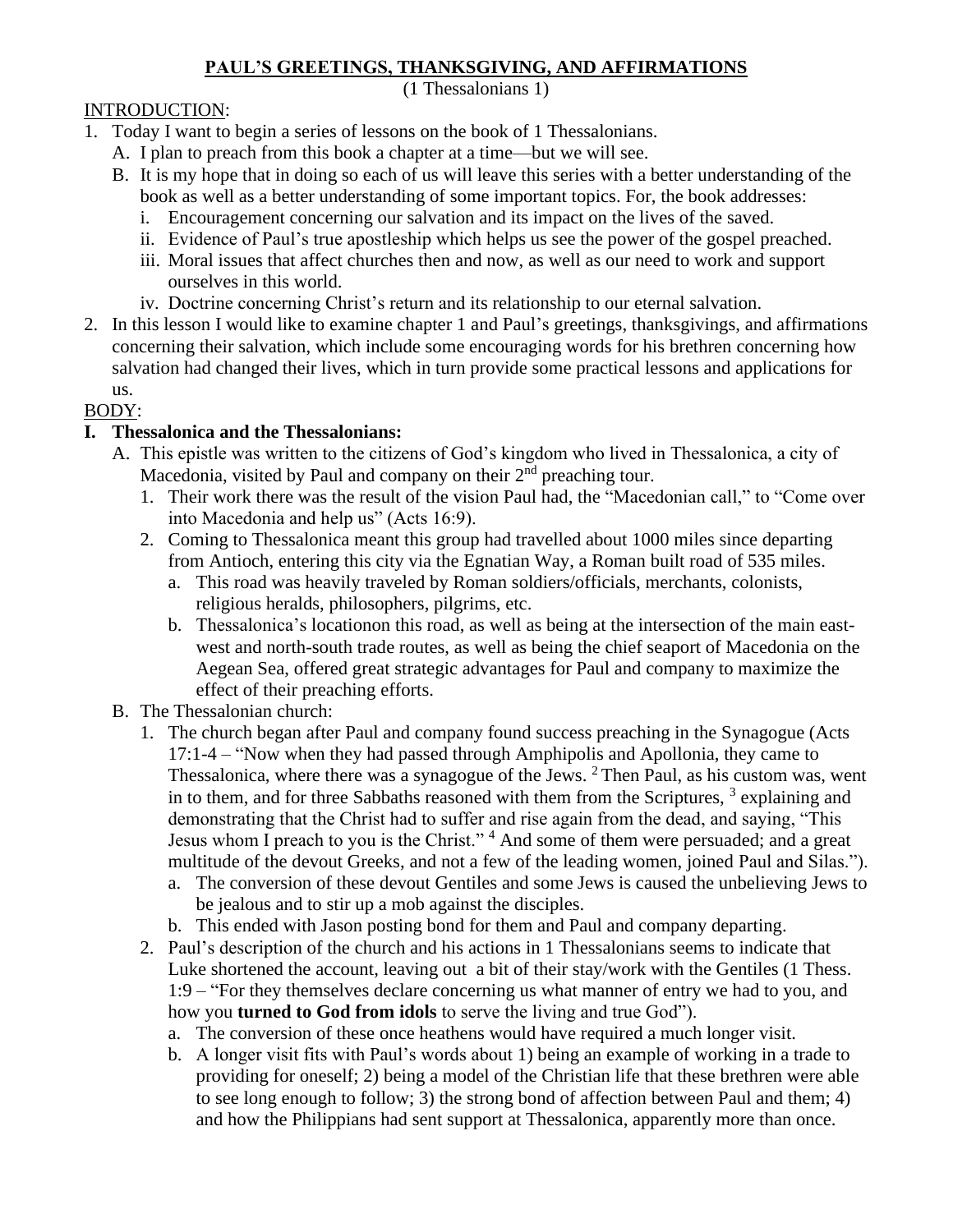3. So, it seems this was mainly a gentile church with little background in the truth, which would explain the great concern Paul had for them from the beginning!

#### **II. Paul's greetings and thankfulness for his brethren (1:1-5):**

- A. This first letter to the Thessalonians begins with the identification of its writers being Paul, Silvanus, and Timothy (1 Thess. 1:1a).
	- 1. Paul does not mention his apostleship, likely indicating a good relationship between them.
		- a. Yet, Paul later defended his apostleship (1 Thess. 2:4, 6).
		- b. But, citing the authority of his position was not necessary at this time.
	- 2. Paul's companions are also mentioned by name:
		- a. Silvanus, the Roman name for *Silas*, was with Paul on his 2<sup>nd</sup> missionary journey (Acts 15:40) and helped establish the church at Thessalonica (Acts 17:1-4).
		- b. Timothy also accompanied Paul on this journey and was later sent by Paul to Thessalonica to strengthen and exhort the Christians there (1 Thess. 3:1-3).
- B. Paul addresses his readers as those living in fellowship with God (1:1b).
	- 1. He first addresses them as the "church…**in** God the Father and the Lord Jesus Christ."
		- a. This brings out the full perspective of the glory and magnificence of the church itself.
		- b. Too often it seems we forget the realm of our spiritual existence, that we live *within* the divine body of Christ, *in fellowship* with the *very God of the universe*.
		- c. This reality should affect our view of life, our decisions, and our priorities.
	- 2. Paul wishes for them "grace and peace," with *grace* summarizing the blessings provided in Christ, while *peace* denotes the results which come to those who receive these blessings.
- C. Paul's thanksgivings (1:2-5).
	- 1. Paul assures them of his thankfulness by his *continual prayers* on their behalf (1:2).
		- a. This meant much to these young Christians dealing with heathen vices and persecution.
		- b. Brethren, one of the greatest losses in local churches is the of loss of appreciation of the great value our brethren truly hold. We come to live our lives disconnected and exposed to the world without the continual encouragement and joy of one another's company!
		- c. That is not the example Paul left us to follow! We are to be active **pray-ers** and **encouragers** of one another, which requires a lot of interaction!
		- d. We must ask ourselves what we are doing to facilitate this!
	- 2. Paul now explains *why* he was thankful for the Thessalonians, speaking first of their service to Christ in faith, love, and hope (1:3).
		- a. Serving God in faith, hope, and love is "the more excellent way" described 1 Cor. 13:13.
		- b. *Faith* and *love* are the *most noble* of motivations for one's service to Christ and others, while *hope* is the staying power that helps us endure in Christ and salvation.
		- c. Note that Paul mentions this was all happening in the "sight of our God and Father," indicating their *genuineness* as *witnessed* by God. He wanted to encourage them!
		- d. Brethren, again, we must ask if our worship and work for the Lord are based on faith, love, and hope of eternal life! Without these, our actions mean nothing!
	- 3. Paul was thankful for his knowledge of their "election by God" (1:4-5).
		- a. Note how Paul's affection is expressed in calling them *brethren beloved by God*.
		- b. He could confidently call them *brethren* because he *knew their election by God* (1:4).
			- i. Paul was confident in this knowledge because their election happened according to God's plan through the gospel and its resulting faith (2 Thess. 2:13-14 – "But we are bound to give thanks to God always for you, brethren beloved by the Lord, because God from the beginning chose you for salvation through sanctification by the Spirit and **belief in the truth**, <sup>14</sup> to which He **called you by our gospel**, for the obtaining of the glory of our Lord Jesus Christ.").
			- ii. We can't allow the consolation of this statement to pass without notice.
				- 1) God has *chosen* to save you/me, sinners deserving of death, through the very gospel you and I have received through faith!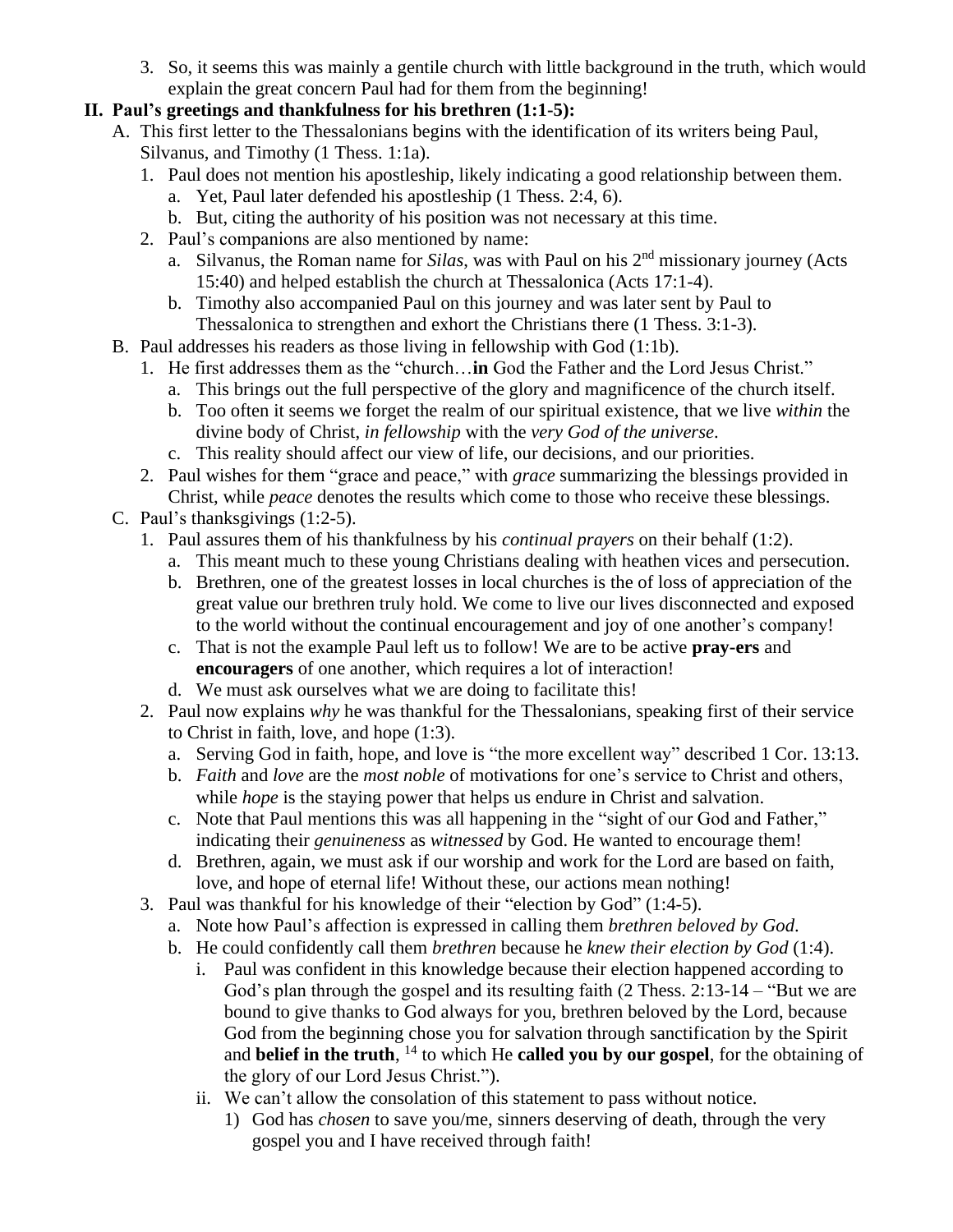- 2) So, like these brethren and Paul, we can be confident of our election/salvation!
- c. Paul could confidently call them *brethren* because he knew the power of the Holy Spirit was in their preaching  $(1:5)$ .
	- i. Because the power of the Spirit behind their words, they were able to preach with great conviction, great assurance.
		- 1) If we truly know the things we read or hear preached and taught to be from God, we should live with confidence and proclaim them with assurance and conviction!
	- ii. And, Paul reminds them of their behavior among them, indicating the authenticity of their message (*the gospel*) was corroborated by the behavior of the messengers.
		- 1) Living exemplary lives of holiness, faith, and love according to the gospel is the only way our presentation of the gospel will impact others as it should.
		- 2) We can't fruit from the gospel we present to others if that same gospel is not bearing fruit in our lives!

### **III.Paul encourages them by affirming their salvation (1 Thess. 1:6-10).**

- A. Paul affirms their salvation based on things he had observed while with them (1:6).
	- 1. First, they became *followers* (imitators, learners) of *Paul*, *his companions*, and of *Christ*.
		- a. Paul is confident of their salvation because he saw how they chose to follow the example set by Paul and company, which also meant they chose to follow the Lord.
		- b. Paul here connects following them with following Christ!
		- c. Our goal should be to live the same kind of life alluded to by Paul here and in 1 Corinthians 11:1 where he states, "Imitate me, just as I also *imitate* Christ."
	- 2. Second, Paul was confident in their salvation because he witnessed how they received the word, though it entailed *suffering/affliction*, with joy of the Holy Spirit.
		- a. This joy came as a fruit of their devotion to the Holy Spirit—to the words spoken by Paul (Gal. 5:22-23 – "But the fruit of the Spirit is love, joy, peace, patience, kindness, goodness, faithfulness, <sup>23</sup> gentleness, self-control; against such things there is no law.").
		- b. This is a joy that rises above one's circumstances and praises God for being able to *suffer* for Christ (Acts 5:41), that sings to God when *imprisoned for His sake* (Acts 16:25), and that can count *trials* as joy, knowing how they perfect and complete us (Jas. 1:2-4).
			- i. If we are true disciples that follow the Spirit, *we choose joy in Christ* despite the trials and tribulations that sin and the evils of this world bring upon us.
			- ii. If there is no, or little, joy in your service to God, you should be concerned!
- B. Paul could affirm the Thessalonians' calling into Christ because after receiving the word they became examples to others of faith and conviction toward Christ (1:7-8).
	- 1. Their faith had caused them to follow the divine process of first becoming *imitators* and then *examples* (1:7).
		- a. Their faith/obedience had become become a model to follow for the brethren in their area (Macedonia) and in Achaia (the rest of Greece where Paul and company were while writing this epistle), showing the true power of faith and obedience!
		- b. Of course, the effectiveness of their example and ours is directly related to how dedicated one is to imitating Christ.
	- 2. Their faith-filled discipleship was encouraging brethren all over (1:8).
		- a. Their faith resulted in their spreading the gospel in Macedonia and Achaia, causing others to take notice.
			- i. These brethren had no thought of keeping the gospel to themselves.
			- ii. They had experienced this great salvation and desired for others to have it as well.
			- iii. Their response to Christ was so great that Paul did "not need to say anything."
		- b. What a wonderful goal this should be for all Christians—to share their faith—so that we, too, might be commended by the Holy Spirit for our dedication of faith!
- B. The Thessalonians changed lives and dedication also affirmed the genuineness of Paul's and his companions' efforts in the gospel among them (1:9-10).